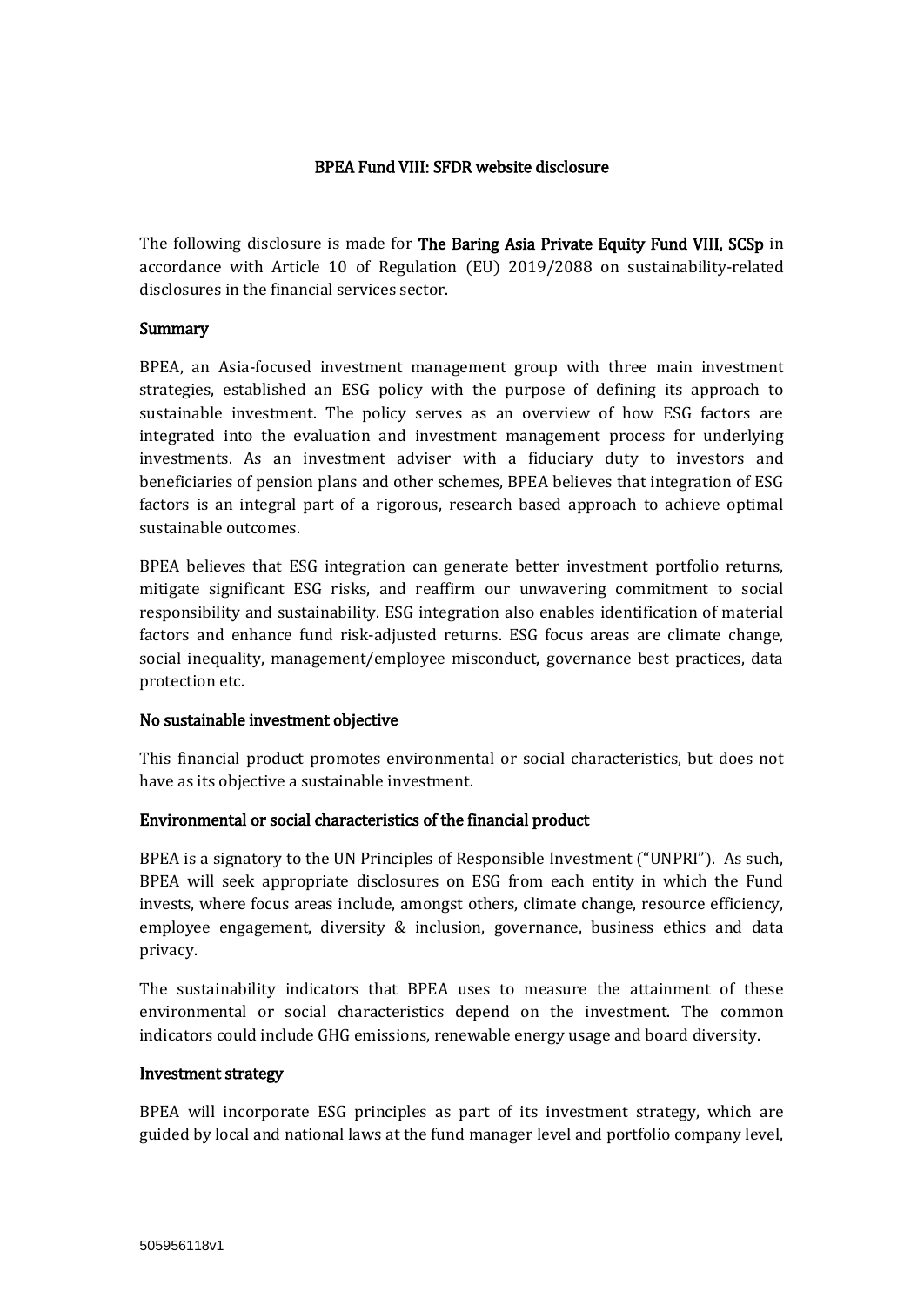relevant internationally recognized standards and guidelines, and BPEA's ESG and compliance policies, in its evaluation process and underlying investments.

BPEA investment professionals will, to the extent possible, identify target companies that coincide with the Firm's investment ethos and ensure the target companies are not subject to ESG restrictions. Prior to investment closing, ESG terms will be negotiated and integrated into the legal investment agreements, as feasible. Specifically, ESG guidelines, action plans with targets, recommendations and reporting requirements will be considered and established with potential portfolio companies and relevant representations stipulated in the legal investment agreements to mitigate potential ESG risk exposure in the future before the investment is finalized.

# Proportion of investments with environmental or social characteristics

BPEA will attain the environmental or social characteristics promoted by the Fund by applying the binding elements of BPEA's investment strategy to assess the environmental and social characteristics described above to each of the Fund's investments.

### Monitoring of environmental or social characteristics

During the investment holding phase, BPEA investment professionals will continually monitor ESG guidelines, action plans with targets, recommendations and reporting requirements of portfolio companies as stipulated in the relevant legal investment agreements. BPEA will report to investors on ESG developments with respect to the Firm and portfolio companies on a regular basis. As a signatory to the UNPRI, BPEA provides an annual transparency and assessment report.

# Data sources and processing for environmental or social characteristics

BPEA's data sources for the indicators used are primarily the portfolio companies in which it invests, at the due diligence stage and during BPEA's period of ownership. In certain circumstances, BPEA may rely on data from third-party data providers. BPEA is responsible for processing and managing all of the data used in its analyses. In limited circumstances, when actual data is not available, BPEA may rely on estimated data.

### Limitations to methodologies and data

In certain circumstances, BPEA's analysis may be limited by the availability of certain data. BPEA may not have sufficient data and adequate methodologies to conduct a thorough analysis of the merits of each investment.

# Due diligence for environmental or social characteristics

BPEA conducts an environmental, social and governance analysis concurrently with its other investment due diligence, which includes detailed findings and clearly lays out next-steps before deal closing. As part of this process, BPEA investment professionals